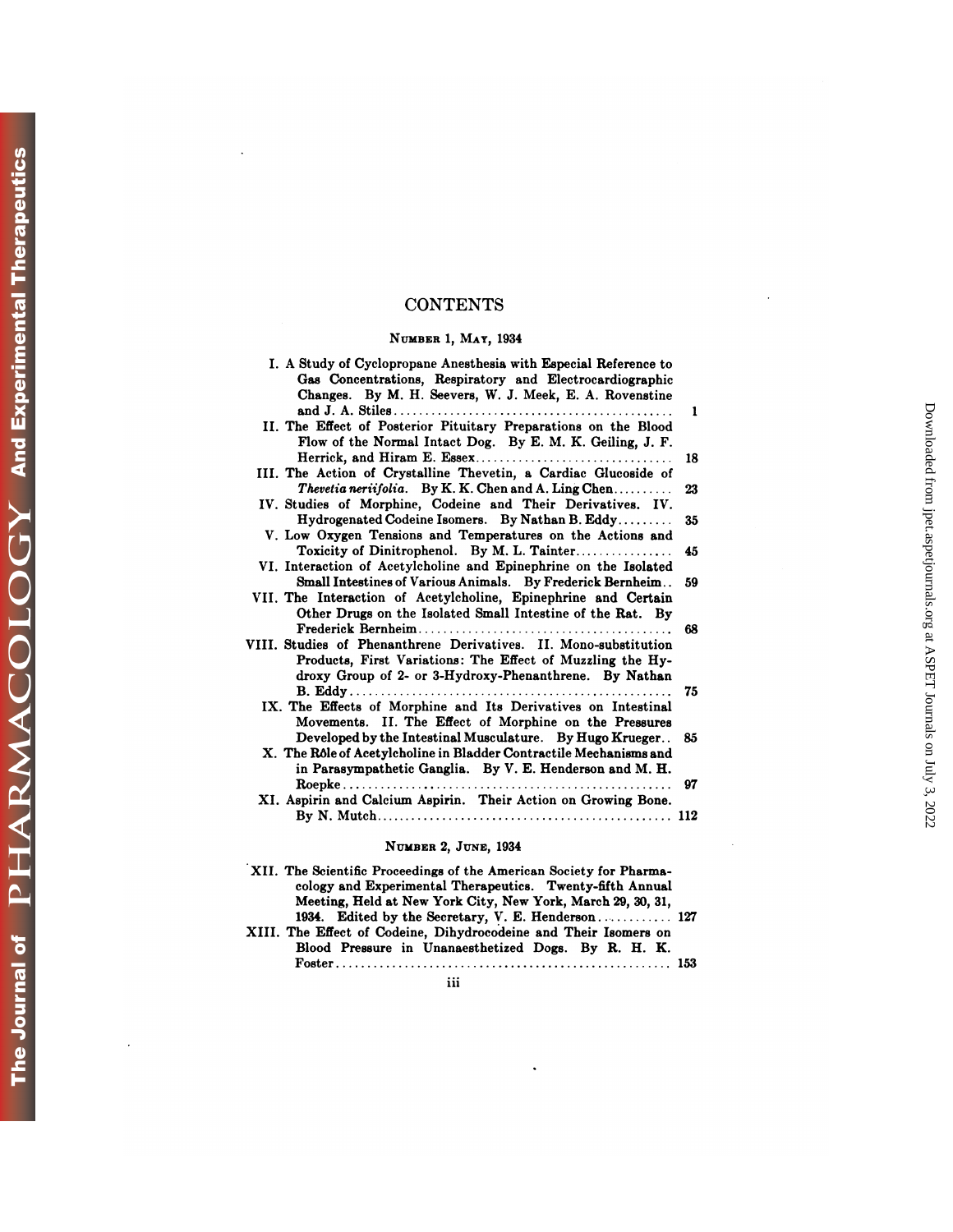#### **1V** CONTENTS

 $\sim 40-100$ 

| <b>CONTENTS</b>                                                                                                                                                                                                                                                                                             |  |
|-------------------------------------------------------------------------------------------------------------------------------------------------------------------------------------------------------------------------------------------------------------------------------------------------------------|--|
|                                                                                                                                                                                                                                                                                                             |  |
| XIV. The Effect of Codeine, Dihydrocodeine and Their Isomers on<br>Blood Pressure in Anaesthetized Cats. By R. H. K. Foster 170<br>XV. Pharmacology and Toxicology of the Azo Dye, Phenyl-azo-<br>alpha-alpha-diaminopyridine (Pyridium). By Robert P.                                                      |  |
| XVI. A Comparative Pharmacologic Study of the Three Phosphoric<br>Esters of Orthocresol. By Maurice I. Smith with the assist-                                                                                                                                                                               |  |
| XVII. Further Studies of the Methyl Cholines and Analogous Com-<br>pounds. By Reid Hunt and R. R. Renshaw 237                                                                                                                                                                                               |  |
| NUMBER 3, JULY, 1934                                                                                                                                                                                                                                                                                        |  |
| XVIII. Proof of the Existence of a Follicle-Stimulating and a Luteinizing<br>Hormone in the Anterior Lobe of the Pituitary Body. By                                                                                                                                                                         |  |
| XIX. The Cardiac Irregularities Produced by Ephedrine and a Pro-<br>tective Action of Sodium Barbital. By Walter J. Meek and                                                                                                                                                                                |  |
| XX. Action of Morphine, Papaverine, Atropine, Pilocarpine, Pitui-<br>trin, Pitocin and Pitressin on Intestinal Propulsive Activity<br>Determined in the Unanesthetized Dog by the Bolus Method.                                                                                                             |  |
| By J. P. Quigley, William H. Highstone and A. C. Ivy 308<br>XXI. Pigeon Emesis and Drug Action. By C. C. Lieb and Michael                                                                                                                                                                                   |  |
| XXII. The Respiratory Effects of Morphine, Codeine and Related<br>Substances. I. The Effect of Codeine, Isocodeine, Allopseudo-<br>codeine and Pseudocodeine on the Respiration of the Rabbit.                                                                                                              |  |
| XXIII. The Respiratory Effects of Morphine, Codeine and Related<br>Substances. II. The Effect of Dihydrocodeine, Dihydroiso-<br>codeine, Dihydroallopseudocodeine and Dihydropseudoco-                                                                                                                      |  |
| XXIV. A Histological Study of the Action of Estrin in Terminating<br>Pregnancy. By Fred E. D'Amour and R. G. Gustavson 353                                                                                                                                                                                  |  |
| XXV. The Use of Pigeons in the Estimation of Digitalis Potency. By                                                                                                                                                                                                                                          |  |
| NUMBER 4, AUGUST, 1934                                                                                                                                                                                                                                                                                      |  |
| XXVI. Comparative Actions of Sympathomimetic Compounds: Bron-<br>chodilator Actions in Perfused Guinea Pig Lungs. By M. L.                                                                                                                                                                                  |  |
| Tainter, John R. Pedden and Martha James 371<br>XXVII. Studies on Coronary Circulation. IV. A. The Duration of the<br>Coronary Dilator Action of Theophylline Ethylenediamine.<br>B. The Effect of Insulin-free Pancreatic Extract on the Cor-<br>onary Circulation. By O.O. Stoland, A. M. Ginsberg, D. L. |  |
| XXVIII. A Colorimetric Method for the Determination of Nitrite in Blood.                                                                                                                                                                                                                                    |  |

| Coronary Dilator Action of Theophylline Ethylenediamine.                 |  |
|--------------------------------------------------------------------------|--|
| B. The Effect of Insulin-free Pancreatic Extract on the Cor-             |  |
| onary Circulation. By O. O. Stoland, A. M. Ginsberg, D. L.               |  |
|                                                                          |  |
| XXVIII. A Colorimetric Method for the Determination of Nitrite in Blood. |  |
|                                                                          |  |

 $\sim 10$ 

 $\bullet$ 

 $\bar{1}$ 

 $\sim$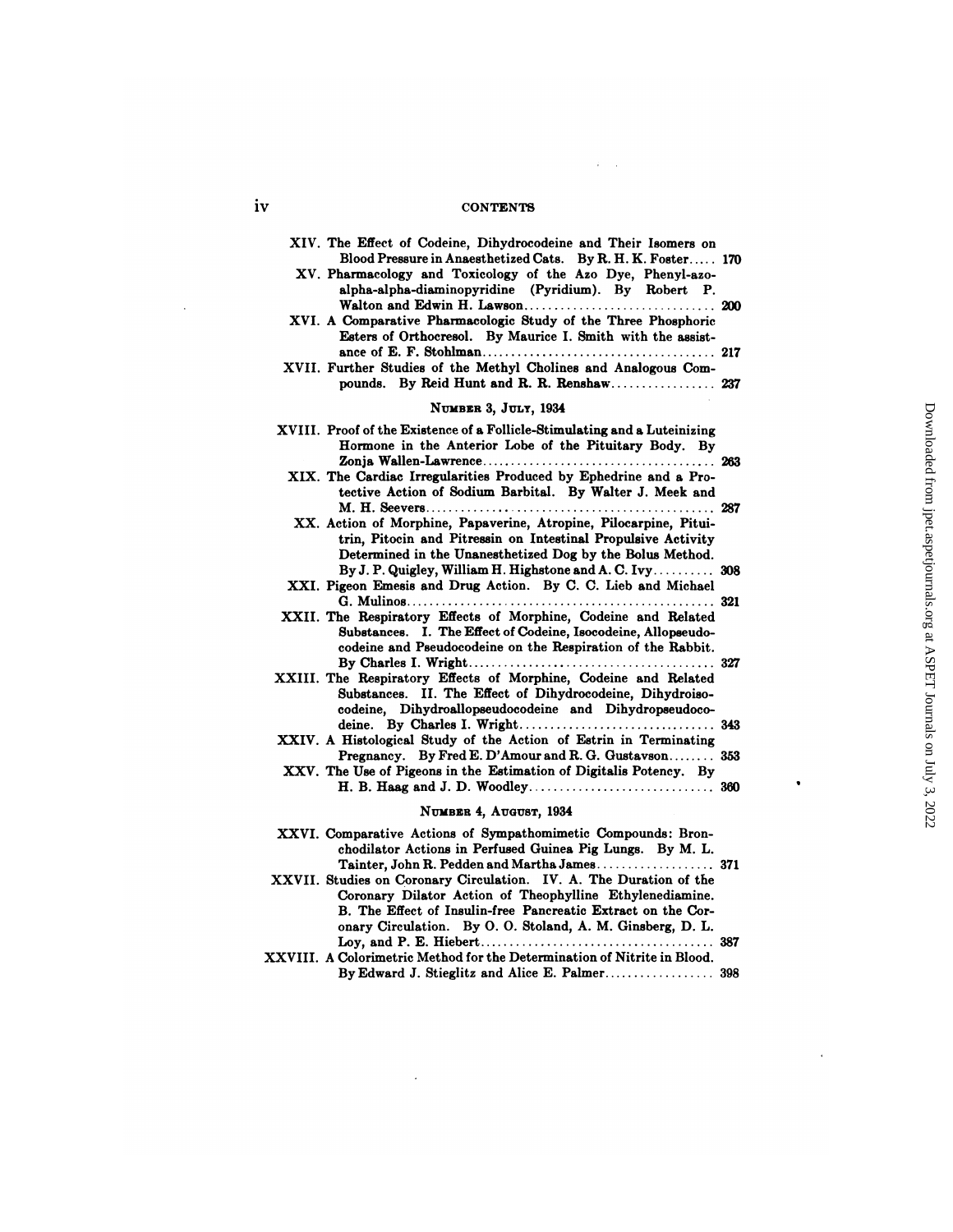## CONTENTS V

 $\hat{\boldsymbol{\cdot}$ 

 $\frac{1}{4}$ 

| <b>CONTENTS</b>                                                                                                   | v     |
|-------------------------------------------------------------------------------------------------------------------|-------|
| XXIX. A Contribution to the Pharmacology of Narcotine. By Nathaniel                                               |       |
|                                                                                                                   |       |
| XXX. The Effect of Tissue Extract and Other Vascular Depressor                                                    |       |
| Substances on Isolated Intestines. By Jean D. Craven and                                                          |       |
|                                                                                                                   |       |
| XXXI. The Effect of Dinitrophenol on the Spontaneous Activity of the                                              |       |
| Rat. By Victor E. Hall and Margaret Lindsay 430                                                                   |       |
| XXXII. Diffusible and Non-diffusible Calcium in Blood and Cerebro-                                                |       |
| spinal Fluid of Cats Intoxicated with Bulbocapine and of<br>Human Beings under Bromide Treatment. By S. Katzenel- |       |
| bogen with the technical assistance of Theodore J. Czarski $435$                                                  |       |
| XXXIII. The Effects of Morphine and Its Derivatives on Intestinal Move-                                           |       |
|                                                                                                                   |       |
| XXXIV. The Diuretic Action of Pituitary Extracts and the Responsible                                              |       |
| Principle or Constituent. By K. I. Melville and D. V.                                                             |       |
|                                                                                                                   |       |
| XXXV. Aconite. IV. Electrocardiographic and Pharmacological Stud-                                                 |       |
| ies of Aconite and its Alkaloids. By Joseph B. Wolffe and                                                         |       |
|                                                                                                                   |       |
| XXXVI. The Effect of Dinitrophenol upon the Circulation Time. By                                                  |       |
|                                                                                                                   | . 477 |
| XXXVII. A Comparative Study of Hydrastine, Bicuculline and Adlumine.                                              |       |
| By Arnold D. Welch and V. E. Henderson 482                                                                        |       |
| XXXVIII. A Note on Bicucine. By Arnold D. Welch and V. E. Henderson 492                                           |       |
|                                                                                                                   |       |

 $\sim$   $\epsilon$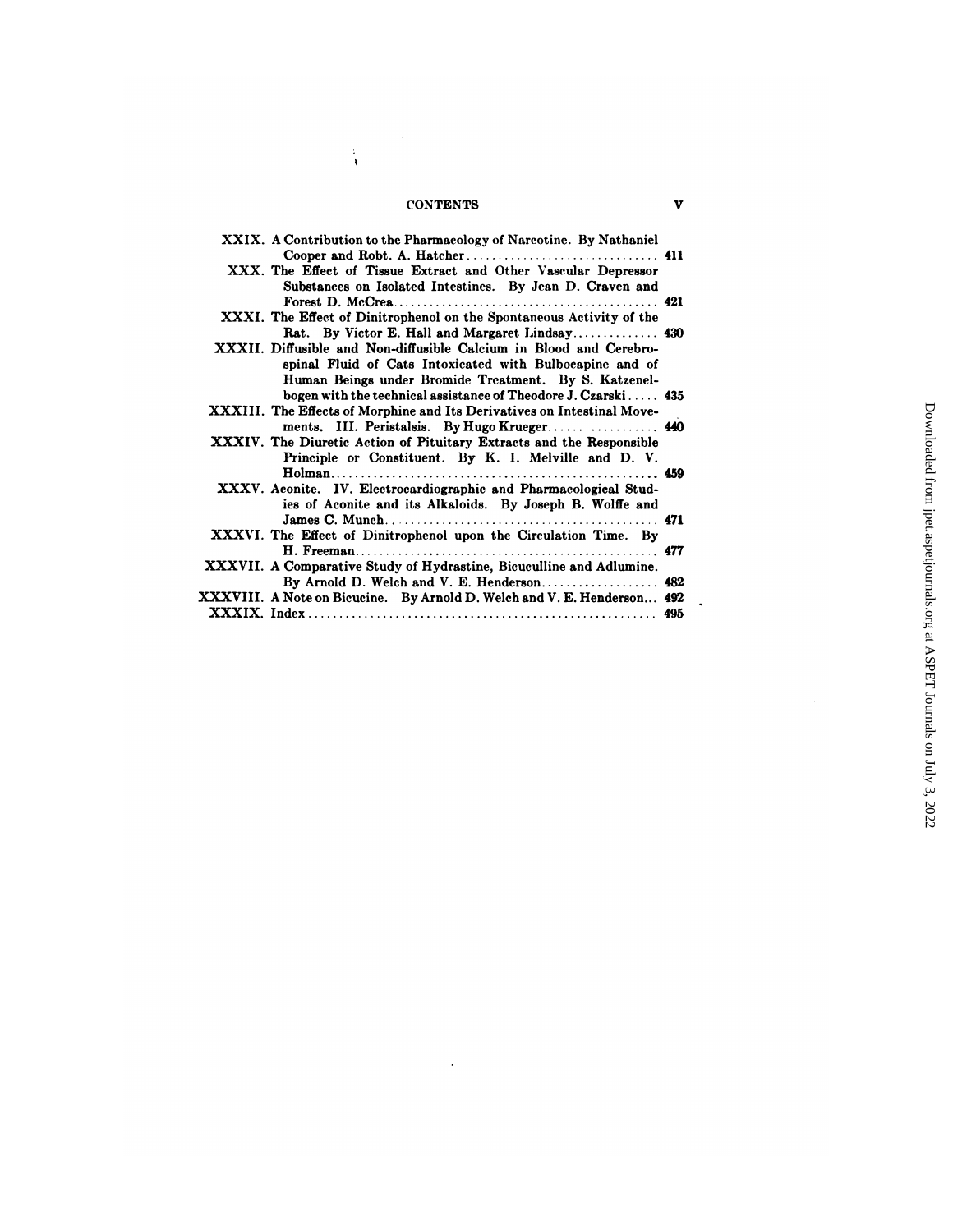# ILLUSTRATIONS

| <b>ILLUSTRATIONS</b>                                                                    |    |                                                                  |
|-----------------------------------------------------------------------------------------|----|------------------------------------------------------------------|
|                                                                                         | 25 |                                                                  |
| Electrocardiographic changes caused by thevetin                                         | 27 |                                                                  |
| Morphine, codeine and their derivatives (Fig. 1)                                        | 36 |                                                                  |
| Degree of metabolic stimulation produced in rats by a range of doses of                 |    |                                                                  |
|                                                                                         | 49 | Downloaded from jpet.aspetjournals.org at ASPET Journals on July |
| Maximum metabolic rates produced in individual rats by a range of doses of              |    |                                                                  |
|                                                                                         | 50 |                                                                  |
| Percentage mortality curves for dinitrophenol injected subcutaneously in                |    |                                                                  |
| Average curves for metabolic changes caused by 30 mgm. per kilogram dinitro-            | 52 |                                                                  |
|                                                                                         | 54 |                                                                  |
|                                                                                         | 61 |                                                                  |
|                                                                                         | 62 |                                                                  |
|                                                                                         | 62 |                                                                  |
|                                                                                         | 62 |                                                                  |
|                                                                                         | 62 |                                                                  |
|                                                                                         | 64 |                                                                  |
|                                                                                         | 65 |                                                                  |
| Interaction of certain drugs on intestine (Fig. 1)                                      | 70 |                                                                  |
|                                                                                         | 70 |                                                                  |
|                                                                                         | 71 |                                                                  |
|                                                                                         | 72 |                                                                  |
| Diagram of apparatus for recording movements of intestinal musculature                  |    |                                                                  |
| under relatively isobaric or isometric conditions (Fig. 1)                              | 86 |                                                                  |
| Effect of morphine on the pressures developed by the intestine $(Fig, 2) \ldots \ldots$ | 88 |                                                                  |
| Relationship between pressure as recorded by mercury manometer, distend-                |    |                                                                  |
| ing force in intestinal balloon and volume of water in balloon for experi-              |    |                                                                  |
| ments of July 29, 1932, and July 19, 1932 (Fig. 3)                                      | 91 |                                                                  |
| Pressures in the intestine during the passage of a peristaltic wave $(Fig. 4)$          | 91 | ني                                                               |
| Effect of morphine on the pressures developed by the intestine $(Fig. 5)$               | 93 | . 2022                                                           |
|                                                                                         | 99 |                                                                  |
|                                                                                         |    |                                                                  |
|                                                                                         |    |                                                                  |
|                                                                                         |    |                                                                  |
|                                                                                         |    |                                                                  |
|                                                                                         |    |                                                                  |
|                                                                                         |    |                                                                  |
|                                                                                         |    |                                                                  |
|                                                                                         |    |                                                                  |
|                                                                                         |    |                                                                  |
| vii                                                                                     |    |                                                                  |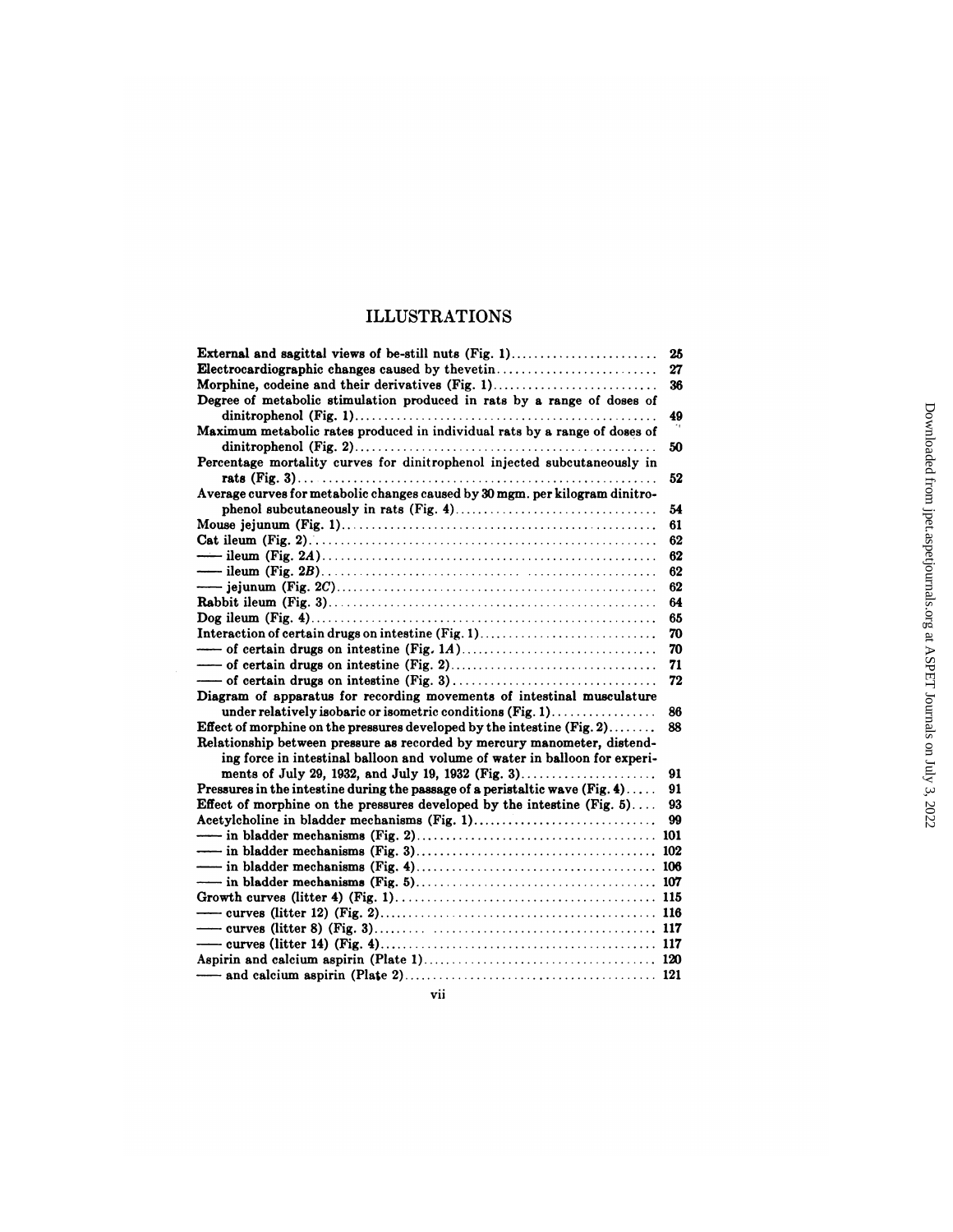| vm | <b>ILLUSTRATIONS</b> |
|----|----------------------|
|    |                      |

| viii<br><b>ILLUSTRATIONS</b>                                                                    |  |
|-------------------------------------------------------------------------------------------------|--|
| (A) Rate of hydrolysis of aspirin in aqueous solution at $15^{\circ}\text{C}$ ; (B) rate of hy- |  |
| drolysis of calcium aspirin in aqueous solution at $15^{\circ}C$ . (Fig. 5) 123                 |  |
| Rate of hydrolysis of dry crystallised calcium aspirin at 37°C. (Fig. 6) 123                    |  |
| - of hydrolysis of the dry protected salt (calcium aspirin-Coplans), at                         |  |
|                                                                                                 |  |
| Serum calcium values after calcium aspirin (Coplans) by mouth (Fig. 8) 125                      |  |
|                                                                                                 |  |
| Blood pressure curves. Points on curves indicate averages of principle                          |  |
|                                                                                                 |  |
|                                                                                                 |  |
|                                                                                                 |  |
|                                                                                                 |  |
| Injection of pyridium (1 per cent stock solution) (Figs. 1 and 2) 201                           |  |
| Effects of pyridium and aniline on hemoglobin (Fig. 3) 206                                      |  |
|                                                                                                 |  |
|                                                                                                 |  |
| Free and conjugated blood phenols following the intravenous injection of                        |  |
| the phosphoric mono-, di-, and tri-esters of orthocresol in the rabbit                          |  |
|                                                                                                 |  |
| Total blood phenols following the intravenous injection of the three phos-                      |  |
|                                                                                                 |  |
| Hormone in anterior lobe of pituitary body (Fig. 1) 264                                         |  |
|                                                                                                 |  |
| The effects of fractions B and C on the ovaries and uteri of immature rats                      |  |
|                                                                                                 |  |
|                                                                                                 |  |
| Two records taken on the same animal without injection (Fig. 1) 330                             |  |
| Structural formulae for codeine and the three derivatives studied (Fig. 2) 335                  |  |
| Percentage change in the minute volume of the rabbit one hour after the in-                     |  |
| jection of codeine hydrochloride, isocodeine acid tartrate, pseudocodeine                       |  |
|                                                                                                 |  |
| hydrochloride and allopseudocodeine hydrochloride (Fig. 3) 335                                  |  |
| -change in the minute volume of the rabbits while inhaling a carbon dioxide                     |  |
| air mixture one hour after the injection of codeine hydrochloride, iso-                         |  |
| codeine acid tartrate, pseudocodeine hydrochloride and allopseudo-                              |  |
|                                                                                                 |  |
| Graphs showing continuous records of the oxygen consumption, respiratory                        |  |
| rate, and minute volume after subcutaneous injection of codeine hydro-                          |  |
| chloride, isocodeine acid tartrate and pseudocodeine hydrochloride at the                       |  |
| . 339                                                                                           |  |
| Structural formulae for dihydrocodeine and the three derivatives studied                        |  |
|                                                                                                 |  |
| Percentage change in the minute volume of the rabbits one hour after the                        |  |
| injection of dihydrocodeine, dihydroisocodeine and dihydroallopseudo-                           |  |
| codeine as acid tartrates and dihydropseudocodeine hydrochloride                                |  |
| . 346                                                                                           |  |
| - change in the minute volume of the rabbits while inhaling a carbon                            |  |
| dioxide air mixture one hour after the injection of dihydrocodeine, dihy-                       |  |
| droisocodeine and dihydroallopseudocodeine as acid tartrates and di-                            |  |
|                                                                                                 |  |
|                                                                                                 |  |
|                                                                                                 |  |